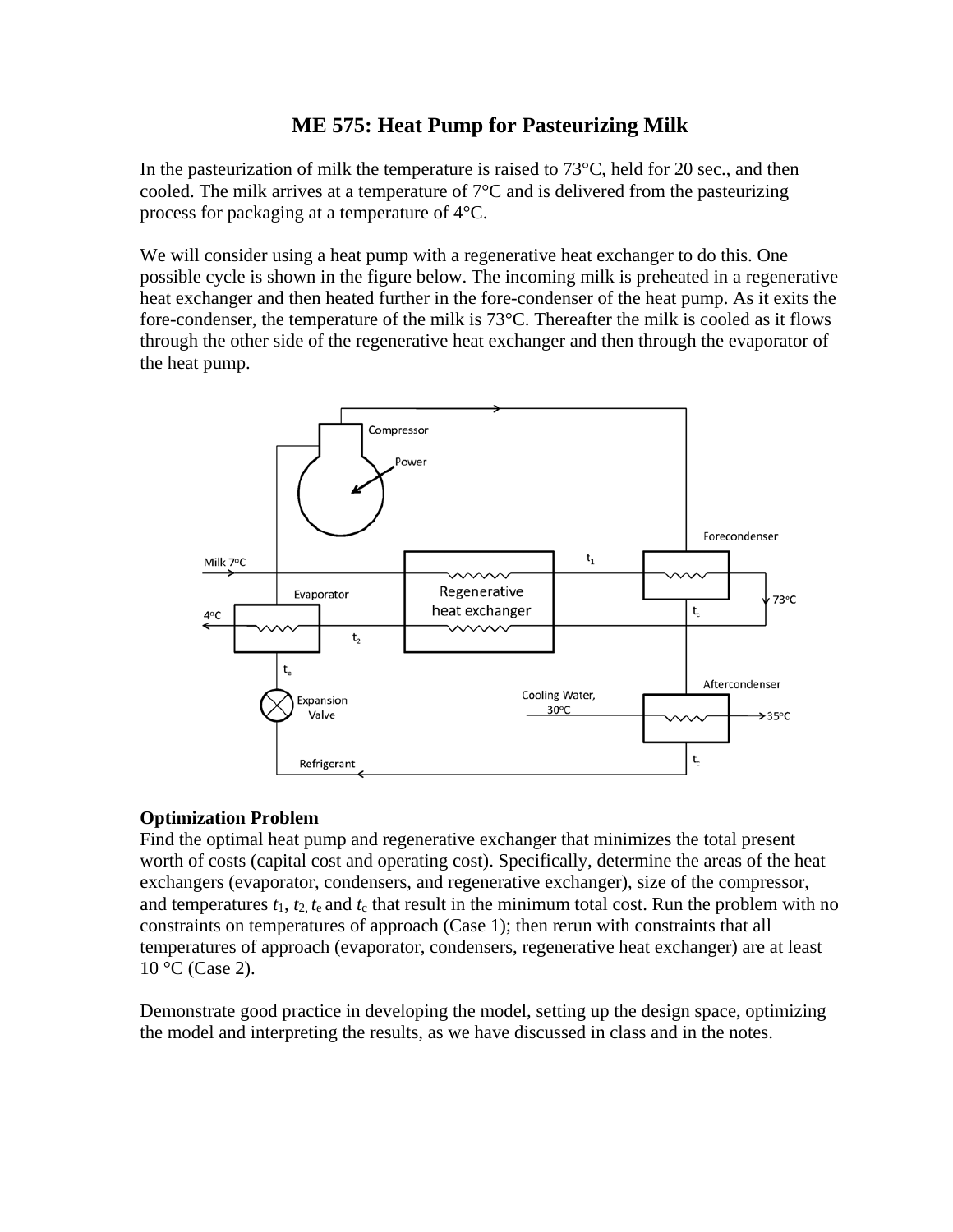#### **Modeling**

The problem is modeled using principles and equations from thermodynamics and heat transfer. A heat pump is a device that "pumps" heat from a colder space to a hotter one. This requires work; however one unit of work energy can potentially pump several units of heat energy. This ratio is called the "coefficient of performance" (COP). For this heat pump COP is defined by,

$$
COP = \frac{Q_e}{W_{comp}}\tag{1}
$$

where,

 $Q_e$  = heat transferred at the evaporator (W)

 $W_{comm}$  = energy to the compressor (W)

The most efficient heat pump possible is a Carnot heat pump. It can be shown that for a Carnot heat pump Eq (1) can also be written,

$$
COP = \frac{t_e}{(t_c - t_e)}
$$
 (2)

where,

 $t_e$  = evaporating temperature in absolute units ( $\rm{e}$ K)  $t_c$  = condensing temperature in absolute units ( $\rm{°K}$ )

We will assume our heat pump has a COP which is 75% of the Carnot COP for the same evaporator and condensing temperatures.

If we put a control volume around the entire system and look at where energy crosses the boundaries, we have work coming in to the compressor, milk coming in at  $7^{\circ}$ C and leaving at 4  $\degree$ C, and water for the after-condenser coming in at 30  $\degree$ C and leaving at 35  $\degree$ C. At steady state the first law requires,

$$
W_{comp} + \dot{m}_{milk} \left( h_{milk,in} - h_{milk,out} \right) = \dot{m}_{water} \left( h_{water,out} - h_{water,in} \right)
$$
 (3)

where the first and second terms can be computed by,

$$
\dot{m}_{milk} \left( h_{milk,in} - h_{milk,out} \right) = \dot{m}_{milk} C_{p,milk} \left( t_{milk,in} - t_{milk,out} \right) \tag{4}
$$

$$
\dot{m}_{water} \left( h_{water,out} - h_{water,in} \right) = \dot{m}_{water} C_{p,water} \left( t_{water,out} - t_{water,in} \right) = Q_{ac}
$$
\n(5)

and,

 $\dot{m}_{milk}$  = mass flow rate of milk (kg/s)  $C_{p, min}$  = specific heat for milk (kJ/(kg · C) with similar notation for water

 $Q_{ac}$  =energy transferred in the after-condenser (W)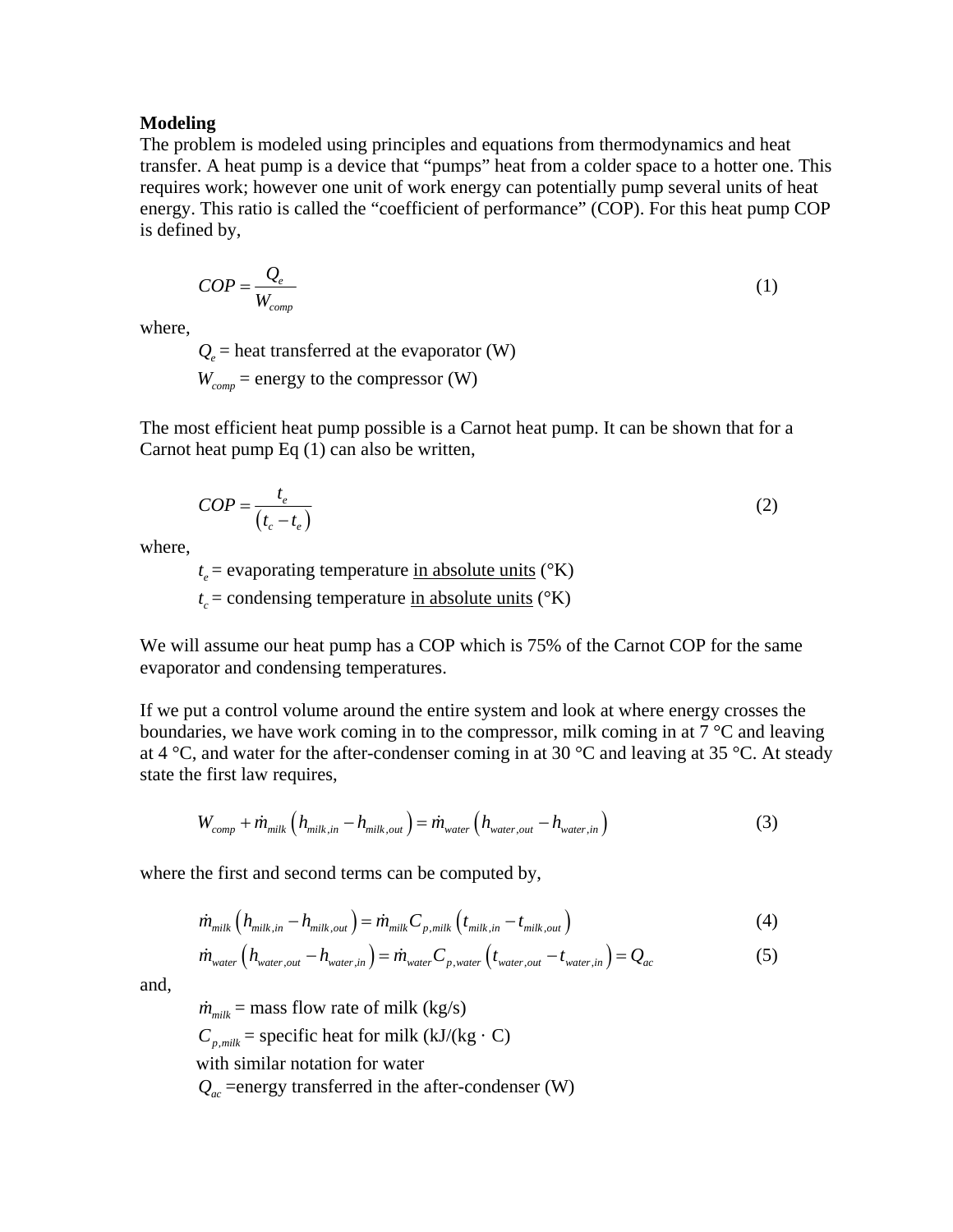If we substitute Eqs.  $(4)$  and  $(5)$  into  $(3)$  we have,

$$
W_{comp} + \dot{m}_{milk} C_{p,m} \left( t_{milk,in} - t_{milk,out} \right) = Q_{ac}
$$
 (6)

The heat transferred in the evaporator, condensers and regenerative exchanger can be modeled by,

where

 $Q = U A \Delta T$ 

 $Q =$  heat transferred,  $(W)$ U = overall heat transfer coefficient,  $(W/(m^2 \cdot {}^{\circ}C))$  $A = \text{area}, \text{ (m}^2)$  $\Delta T$  = log mean temperature difference, ( $\degree$ C)

The log mean temperature difference (in terms of generic temperatures) is given by,

$$
\Delta T = \frac{(t_{h2} - t_{c2}) - (t_{h1} - t_{c1})}{\ln[(t_{h2} - t_{c2})/(t_{h1} - t_{c1})]}
$$

where,  $(t_{h2} - t_{c2})$  is, for example, the difference in the temperature of the hot and cold fluids at one end of the exchanger, denoted by subscript 2. This difference is called the "temperature of approach." The temperature of approach on the other side is  $(t_{h1} - t_{c1})$ .

Finally, the heat transferred in the evaporator, condensers and regenerative heat exchanger must equal the sensible heat gain/loss of the milk or water. For example, at the evaporator,

$$
Q_e = Q_{e, milk} = \dot{m}_{milk} C_{p, milk} \left( t_2 - 4 \right) \tag{7}
$$

where

 $t_2$  = milk temperature entering evaporator as given in diagram, ( $^{\circ}$ C)

 $4 =$  milk temperature exiting evaporator as given in diagram,  $({}^{\circ}C)$ 

Similar equations to Eq. (7) apply for the other heat exchangers in the problem. However, you cannot write such equations for the refrigerant side of the evaporator and condensers.

#### **Data**

Flow rate of milk, 4 kg/s for 4h/day Specific heat of milk,  $3.75$  kJ/(kg  $\cdot$  °C) Cost of all heat-exchanger surfaces (evaporator, condensers, and regenerative heat exchanger), \$200 per square meter U value of regenerative heat exchanger, 500 W/( $m^2 \cdot {}^{\circ}C$ )

U values for evaporator, fore-condenser, and after-condenser, 600 W/( $m^2 \cdot {}^{\circ}C$ )

Cost of the compressor, \$240 per kilowatt of power